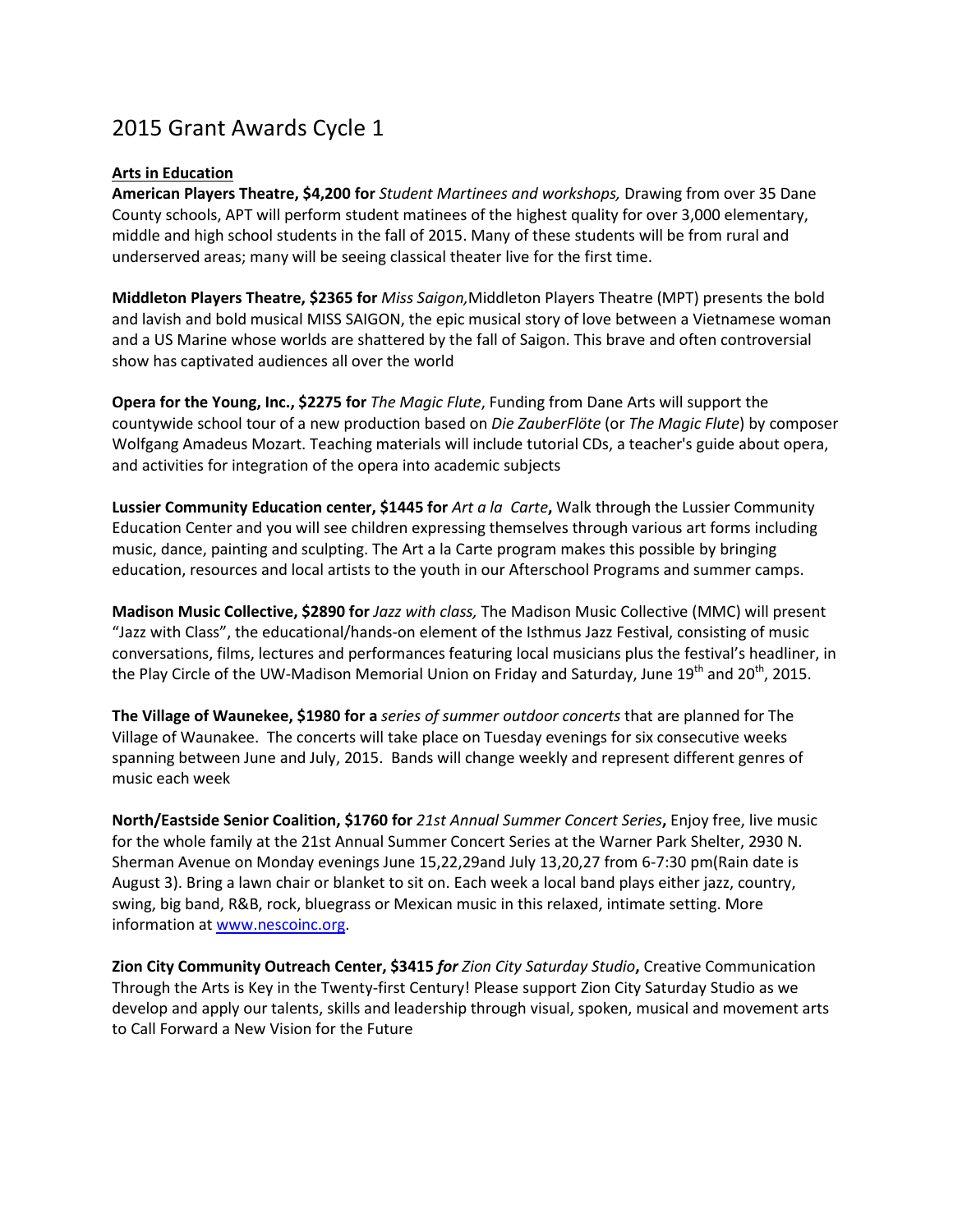**Urban Community Arts Network, Ltd, \$1990for,** *For the Love of Hip-Hop* Urban Community Arts Network, Ltd. is hosting For the Love of Hip-Hop, a free, outdoor summer concert series featuring all local artists. The aim of this series is to create performance opportunities for Dane County Hip-Hop artists and to expose the community to the vibrant Hip-Hop culture in Dane County.

# **Dance**

**Li Chiao-Ping Dance , \$2015, for** *Moving Words,* Li Chiao-Ping Dance's *MOVING WORDS* concert continues the company's year-long celebration of its **20 Years** of performance in Dane County. This special concert brings Artistic Director Li back to her roots, featuring such seminal works as **Yellow River**, the work that catapulted her onto the national/international stage.

**Greater Madison Jazz Consortium, \$4200,** Six schools in the Madison district will host engaging residencies by outstanding local professional jazz teaching musicians in the Spring semester of the 2015- 16 academic year. These schools will be chosen by the Greater Madison Jazz Consortium through a request-for-proposal process open to all of the District's K-8 music teachers.

**Dance Wisconsin, \$1360 for** Dance Wisconsin's *New Works 2015,* thiswill highlight the Bournonville style of ballet*.* Participants will learn about August Bournonville's contributions to dance. Bournonville's repertoire, background, and the Royal Danish Ballet will be presented. Local choreographers will premiere works October 10, 2015 at Mitby Theater, Madison, WI and January 24, 2016 Promenade Hall, Overture Center for the Arts.

**Madison Music Collective, \$2890 for** *Jazz with class,* The Madison Music Collective (MMC) will present "Jazz with Class", the educational/hands-on element of the Isthmus Jazz Festival, consisting of music conversations, films, lectures and performances featuring local musicians plus the festival's headliner, in the Play Circle of the UW-Madison Memorial Union on Friday and Saturday, June 19<sup>th</sup> and 20<sup>th</sup>, 2015.

**North/Eastside Senior Coalition, \$1760 for** *21st Annual Summer Concert Series* Enjoy free, live music for the whole family at the 21st Annual Summer Concert Series at the Warner Park Shelter, 2930 N. Sherman Avenue on Monday evenings June 15,22,29and July 13,20,27 from 6-7:30 pm(Rain date is August 3). Bring a lawn chair or blanket to sit on. Each week a local band plays either jazz, country, swing, big band, R&B, rock, bluegrass or Mexican music in this relaxed, intimate setting. More information at [www.nescoinc.org.](http://www.nescoinc.org/)

**Urban Community Arts Network, Ltd, \$1990 for,** *For the Love of Hip-Hop* Urban Community Arts Network, Ltd. is hosting For the Love of Hip-Hop, a free, outdoor summer concert series featuring all local artists. The aim of this series is to create performance opportunities for Dane County Hip-Hop artists and to expose the community to the vibrant Hip-Hop culture in Dane County.

# **Multidisciplinary**

**Oregon Straw Hat Players, \$1495 for** *Joseph and the Amazing Technicolor® Dreamcoat,* Oregon Straw Hat Players presents *Joseph and the Amazing Technicolor® Dreamcoat,* August 8-15, at the Oregon School District Performing Arts Center. The Biblical saga of Joseph and his coat of many colors comes to vibrant life in this unique presentation of this delightful musical parable. (www.oshponline.org)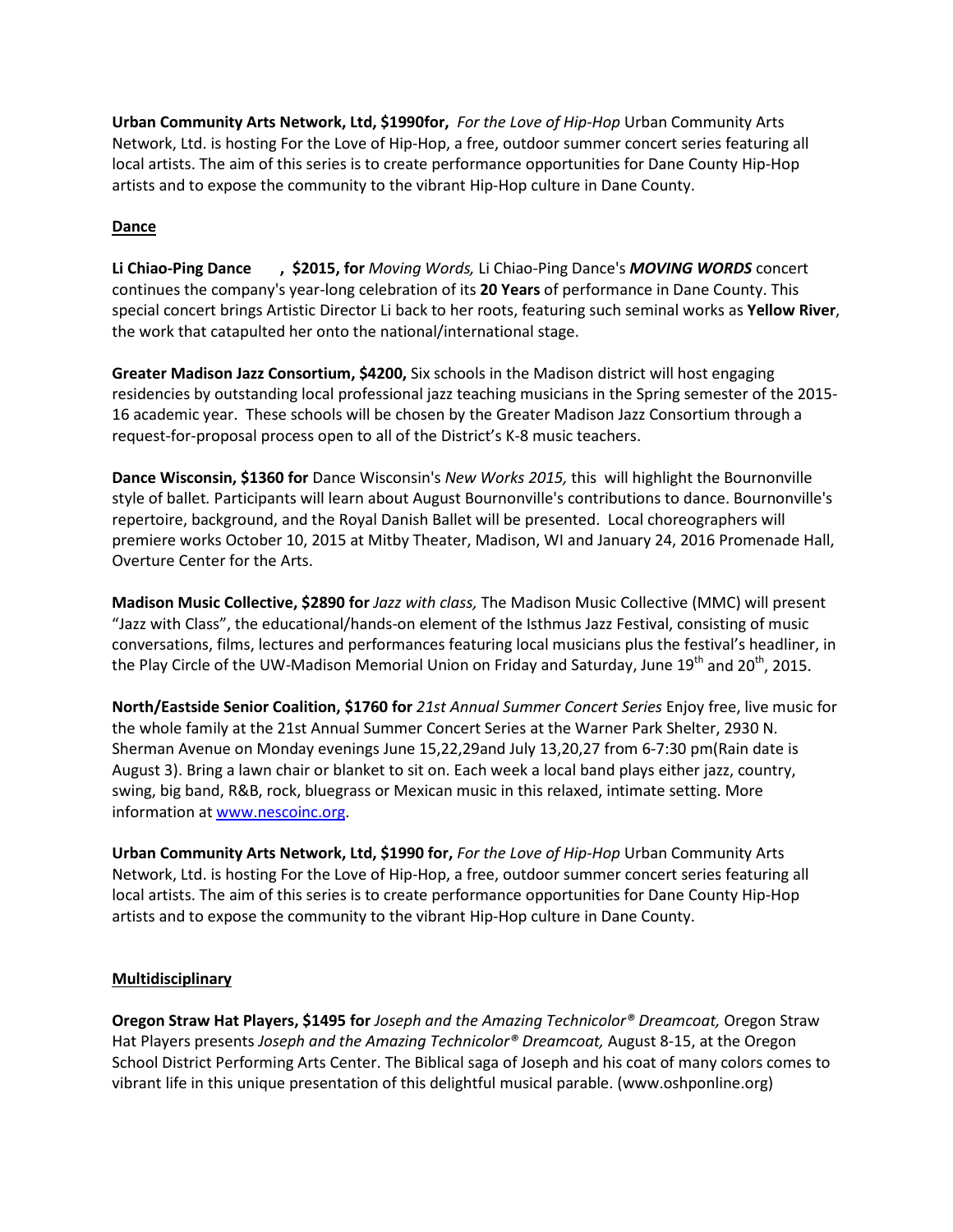**East Madison Community Center, \$3410 for** *b-boy/B-girl dance program,* Since 2008, EMCC has had bboy/B-girl dance program where people gather twice a week to watch, learn, and coach others to learn difficult dance moves. There are also younger people's groups with instructors. The program is free and welcomes anyone who wants to dance.

# **Music**

**Greater Madison Jazz Consortium, \$3,415,** *for* Live Soundz on Saturday" This will cultivate the next generation of jazz musicians and fans by providing two 6-week ½-day sessions (Summer and Fall cycles) of jazz appreciation, instrumental instruction, ensemble formation, and performance opportunities for middle- and high-school-age youth at the Goodman Community Center.

**Madison Symphony Orchestra, \$2,800** *for Up Close & Musical,* Up Close & Musical is the Madison Symphony Orchestra (MSO)'s nationally-recognized education program that brings the MSO's Hunt Quartet to Kindergarten-3rd grade classrooms to present exciting and engaging lessons that get students *hunting* for the musical concepts of *expression*, *melody*, *rhythm* and *form* in beloved classical music repertoire.

**Madison Youth Choirs, \$2,700 for** *Madison Youth Choirs* continues to helm an increasingly popular in-school choir program at Chavez, Lincoln, and Nuestro Mundo Elementary schools, and will expand to a fourth school in 2015. Devoting their recess time to rehearsals once a week, over 350 students will discover the thrill of singing in a choir for the first time

**Bach Dancing and Dynamite Society, \$2,900 for** *"Guilty As Charged"* BDDS combines musicians from around the country, varied repertoire, and delightful surprises creating "serious fun." In 12 concerts and three outreach events we'll show how our theme, "Guilty As Charged" will *destroy* the stuffy, starchedcollar atmosphere of traditional chamber music concerts, inviting audiences to *trespass* on the creative process!

**Madison Children's Museum, \$2,500 for** *Funkyard Festivals,* Madison Children's Museum presents **Funkyard Festivals**, a series of free performances, artist residencies, and community art-making events in the museum's new outdoor exhibit space, the Funkyard

**Disability Pride Madison, \$2,860 for** *the Disability Pride Festival*, we celebrate the 25th anniversary of the ADA that granted civil rights to people with disabilities and celebrate the lives of all people with disabilities. Through art and performance, we will share the stories of our lives, breakdown and end internalized shame and stereotypes and build a stronger, more inclusive community.

# **Theatre**

**American Players Theatre, \$4,200 for** *Student Martinees and workshops,* Drawing from over 35 Dane County schools, APT will perform student matinees of the highest quality for over 3,000 elementary, middle and high school students in the fall of 2015. Many of these students will be from rural and underserved areas; many will be seeing classical theater live for the first time.

**WI Academy of Sciences, Arts and Letters, \$2015 for** *Logjam* This features the work of Brenda Baker, Kevin Giese, and Mark Iwinski, three artists whose sculpture and prints inspire reflection on environmental restoration and the health of our forests. Through photographs, artifacts, and text, the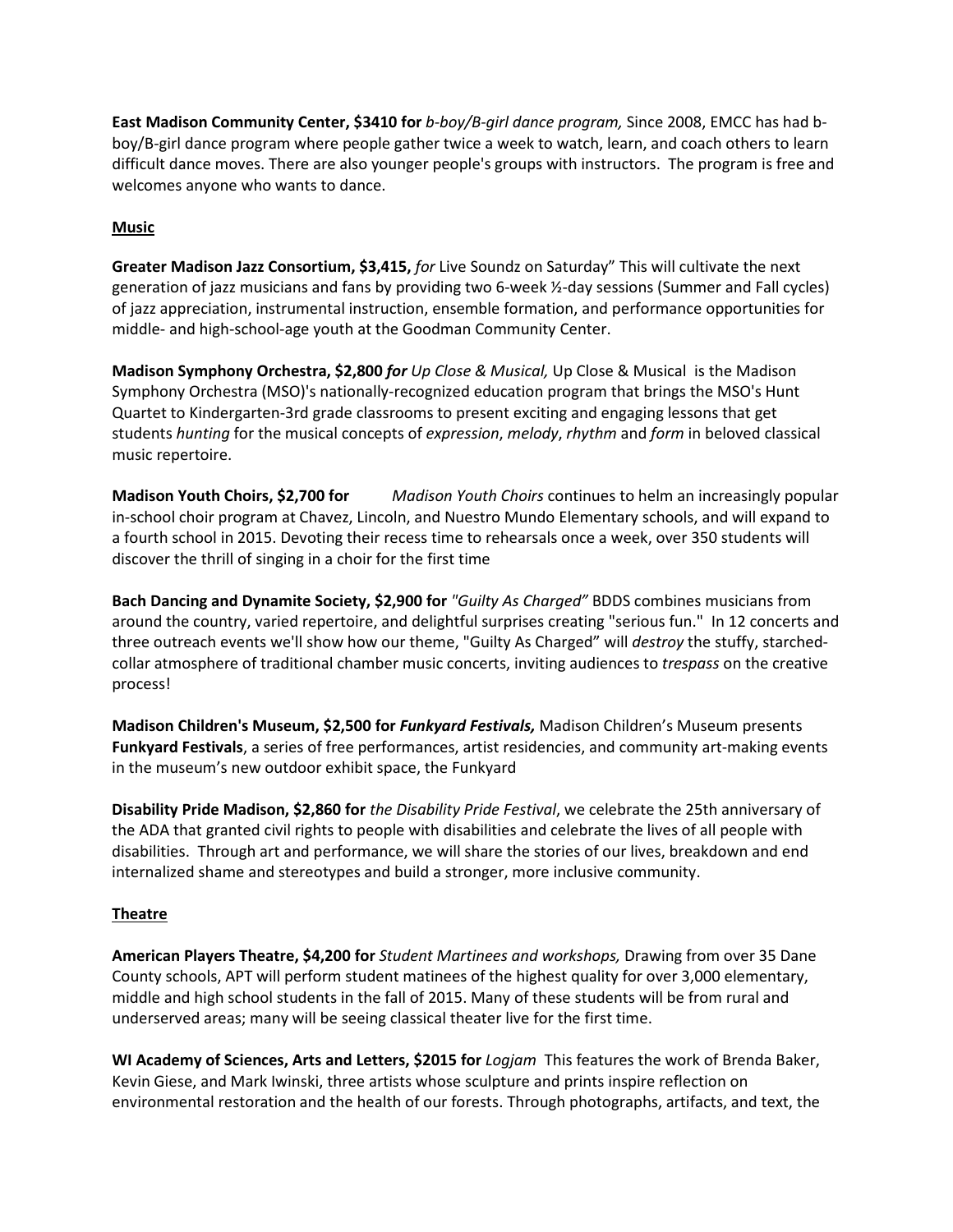exhibition will also consider the legacy of the Wisconsin clearcut, the rise of industrial forestry, and the development of more sustainable forest products.

**Theatre LILA, \$3250,** *for Trash***,** Every year Americans create over 250 million tons of trash -- and that's just what ends up in landfills. In 2015, Theatre LILA will use its signature style of theatrical invention to explore the detritus of our modern world.

**Token Creek Festival, Inc.,\$2290, for** *the Token Creek Festival* this reaffirms its essential founding values of idealism, impracticality, and "non-summer" music, and continues several of the multi-year themes established early on, working towards completion of important cycles and bodies of works: Haydn piano trios, Bach Brandenburg concertos, a return to the Forum format, and continued exploration of Place.

**Forward Theatre, \$2275, for** *the Flick,* Forward Theater presents the 2014 Pulitzer Prize for Drama winner, "The Flick" by Annie Baker, at Overture January 28 – February 14, 2016. Three underpaid Movie Theater employees mop the floors and attend to one of the last 35 millimeter film projectors in this hilarious and heart-rending cry for authenticity in a fast-changing world.

**Mount Horeb Area Arts Association, \$900 for** *9th Spring Art Tour***,** The Spring Art Tour is a three day, family friendly, open-art-studios event on the first weekend of June, which is free and showcases the art of approximately two dozen artists living and working within fifteen miles of Mount Horeb, Wisconsin. The artists share their small town and rural studios with the public and generously demonstrate in a variety of media.

**Madison Savoyards Ltd., \$1250 for** *The Mikado***,** The Mikado is the most popular and well known of the 13 Gilbert & Sullivan Operas and was last performed by the Madison Savoyards in 2008.

**Four Seasons Theatre, \$3250 for** *Guys & Dolls,*Four Seasons Theatre wraps up their 10th anniversary season with *Guys & Dolls*, a production that will showcase the work of Madison area theatre professionals - singers and actors, a talented production team, and a large orchestra of local musiciansin a weekend of performances at the Wisconsin Union Theater.

**TAPIT/new works, \$2100 for** *Work the Act,* Celebrate TAPIT/new works 30th anniversary season with Work the Act, a comedy exploring the trials and tribulations of a traveling theater troupe. Performances will be combined with panel discussions on the cultural and economic context of contemporary arts work.

# **Capital**

**VSA Wisconsin, \$2,955** *for Interactive White Board for Artists with disabilities,* VSA Wisconsin requests support to help purchase an interactive whiteboard which will allow individuals with disabilities to participate more fully in classes at the VSA Art Center. By using this technology, we can enhance independence, foster creativity and improve the quality of life for individuals with disabilities.

**Capitol City Band Association, \$2345** *for office equipment***,** Capitol City Band, assisted by VFW Post 7591 Colorguard, gives tribute to Dane County veterans and veterans everywhere in two toe-tapping patriotic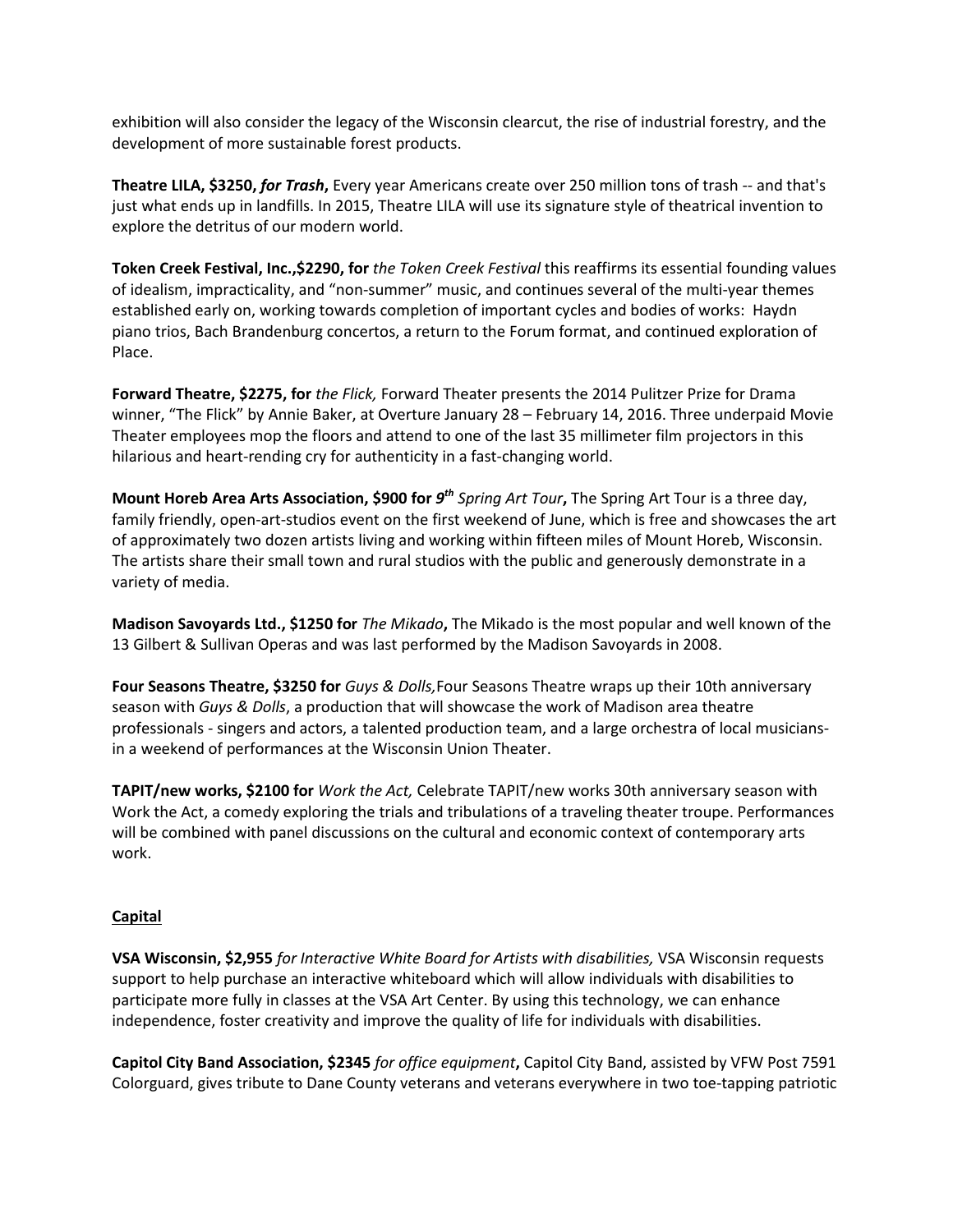concerts - A Musical Tribute to the Troops Then and Now. July 2, 7 pm at Rennebohm Park, Madison. July 4, 10:30 am, Farmers Market on the Square at the So. Hamilton Street Walkway.

**Artworking**, **\$1,405** *for Building Opportunity with the Madcity Bazaar, and beyond,* Artworking is helping artists and entrepreneurs, who have cognitive disabilities, sell their products into the local arts and crafts market. In order to do this, Artwoking is sponsoring a booth at the upcoming Madcity Bazaar, as well a number of other community festivals and events.

# 2015 Grant Awards Cycle 2

# **Music:**

# **Wisconsin Youth Symphony Orchestras, Requested \$2,154 Amount funded \$1,077**

**for** *Evelyn Steenbock Fall Concerts*. The Evelyn Steenbock Fall Concerts are the first performances of the WYSO season, showcasing the talents of our diverse group of young musicians. The Steenbock Concert series is dedicated to private and school music teachers, who will be honored once again this year for their great efforts in advancing music education.

# **Wisconsin Youth Symphony Orchestras, Requested \$4,939 Amount funded \$2470**

**for** *Diane Endres Ballweg Winterfest Concerts*. The Diane Endres Ballweg Winterfest Concert Series, performed by WYSO's nearly 400 young musicians in four orchestras, feature the most challenging repertoire of the year. These performances inspire WYSO members to increase their instrumental skills, listen closely to their fellow musicians, and give a stunning display of their talents to an appreciative audience.

# **John Duggleby, Requested \$2,400 Amount funded \$1,200**

**for** *Affordable Musical Enrichment for Seniors/Disabled people*. My project provides enjoyable themerelated musical entertainment in fully accessible environments for senior/disabled adults who might be physically or financially challenged in finding similar opportunities elsewhere. It helps extend the resources for enrichment programs from cash-strapped senior centers and healthcare organizations.

# **Middleton Community Orchestra, Requested \$5,250 Amount funded \$2,888**

**for** *Winter and Spring 2016 Concerts Celebrating MCO's Fifth Anniversary Season*. To celebrate the Middleton Community Orchestra's fifth anniversary season, the orchestra will present two concerts in collaboration with guest artists from Dane County: *Crossing Borders* including cellist Andrew Briggs, and *A Brass Extravaganza* featuring young, local horn and tuba soloists.

# **Madison Youth Choirs, Requested \$2,500 Amount funded \$1,875**

**for** *6th Annual Madison Boychoir Festival.* The Madison Boychoir Festival welcomes a diverse group of over 400 young men in grades 2-12 for a daylong celebration of choral music, culminating in a free concert for the community. The performance will feature a vibrant selection of multicultural choral literature stemming from a variety of languages and musical traditions.

# **Grace Presents, Requested \$2,125 Amount funded \$1,275**

**for** *Grace Presents Concert Series*. Grace Presents monthly concert series offers a broad range of musical styles including jazz, classical, folk, world and more. Hour-long lunchtime concerts, held on Saturday at noon, are free for all to enjoy and feature exceptionally talented musicians from the local area.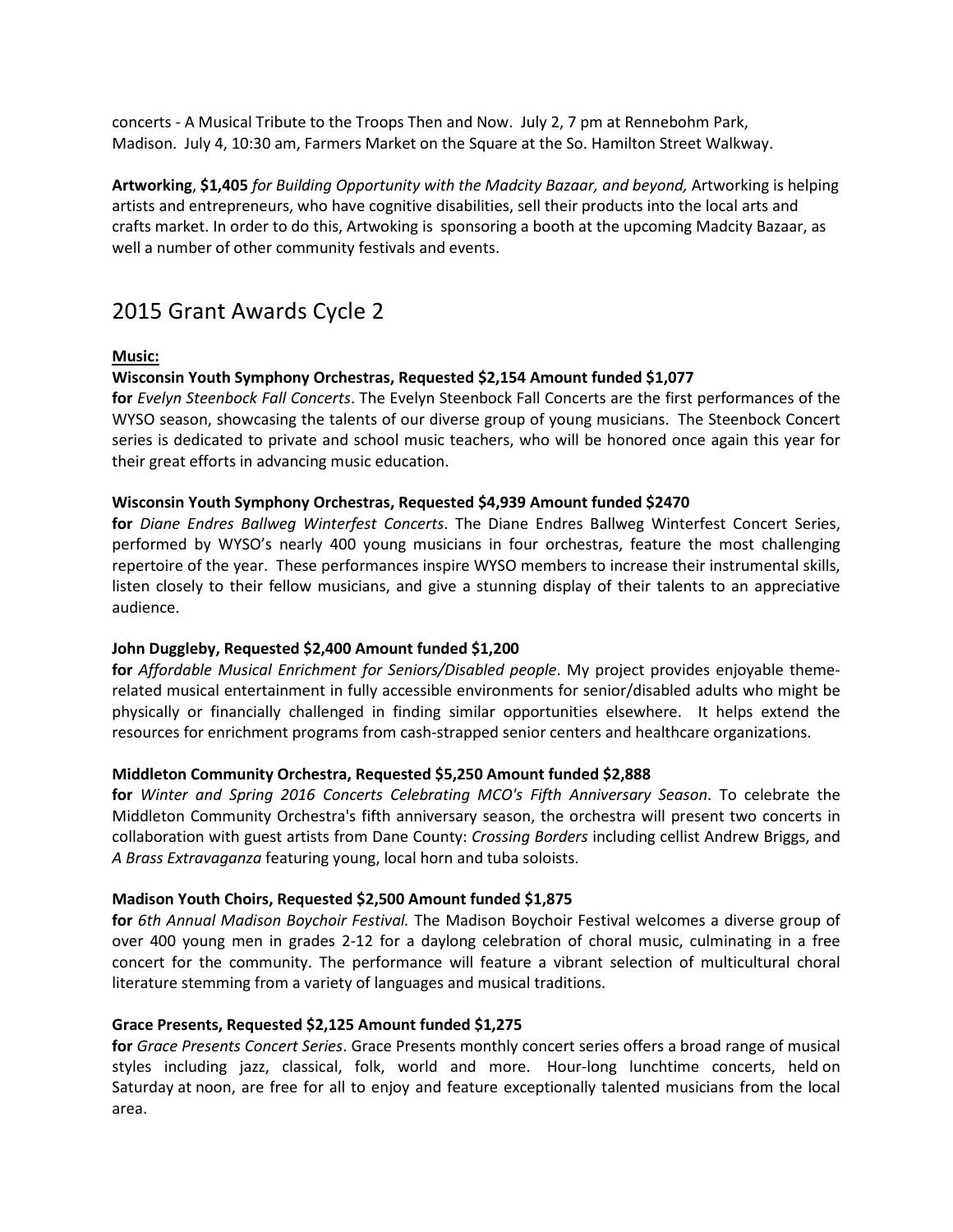#### **Music con Brio, Inc., Requested \$3,895 Amount funded \$2,142**

**for** *Music con Brio's Fourth Annual Community Concert*. In 2015-16, Music con Brio students will perform two community concerts in Madison, working in partnership with diverse local professional artists and exploring new styles of music: blues and jazz. These concerts will provide motivating performance opportunities for the students, outreach to the wider community, and exciting collaborations across arts organizations.

# **City of Madison, Requested \$5,200 Amount funded \$3,640**

**for** *Concerts on the Rooftop at Monona Terrace*. For more than a decade, Concerts on the Rooftop at Monona Terrace has provided an opportunity for thousands of music fans to enjoy the spirit of Dane County in a world class venue at no charge. The 6 concerts showcase a variety of music, opportunities for dance, great food and spectacular views.

# **Madison Bach Musicians, Inc., Requested \$4,935 Amount funded \$2,714**

**for** *Handel: "Messiah"*. On April 8 & 10 in the magnificent sanctuary of the First Congregational Church, Madison Bach Musicians will perform George Friderick Handel's 1741 masterpiece Messiah. The concerts feature an all-baroque orchestra, two-per-part professional choir including four outstanding vocal soloists. Madison Bach Musicians will be joined by the Madison Boychoir--part of Madison Youth Choirs--for the Hallelujah and Amen choruses.

# **Madison Youth Choirs, Requested \$5,000 Amount funded \$3,750**

**for** *Madison Youth Choirs' 2016 Spring Concert Series*. Over 500 young singers in Madison Youth Choirs' performing ensembles will spend a semester exploring the musical creations of several cultural groups who have left their homelands throughout history, culminating in the spring concert series *Diaspora: Songs of Exile and Struggle*, on May 7 & 8, 2016 in Madison's Capitol Theater.

# **Madison Choral Project, Requested \$4,175 Amount funded \$1,879**

**for** *Madison Choral Project's 2015 Winter Concert*. The Madison Choral Project, a fully professional choir, will explore the musical expression of color in nature through their December 2015 Concert Series, enlightening the often-bleak days of a Midwestern winter with the warm tones and hopeful imagery of several uplifting classical and modern compositions.

# **Madison Choral Project, Requested \$5,250 Amount funded \$3,150**

**for** *"Images, Shadows and Dreams": Madison Choral Project's 2016 Spring Concert*. Madison Choral Project's 2016 Spring Concert will celebrate the power of community creativity, combining the moving first-person poetry of the UW Odyssey Project students with the Madison premiere of African American composer David Baker's *Image, Shadows and Dreams*. The concert will also highlight the talent of our local musicians, featuring the first collaboration between Madison Chamber Choir and Madison Choral Project.

# **Clocks in Motion Percussion, Requested \$2,170 Amount funded \$1,194**

**for** *Clocks in Motion meets Transient Canvas*. Clocks in Motion, Madison's premiere percussion quartet teams up with the Boston-based new music duo Transient Canvas in this special event. Transient Canvas' unique instrumentation of marimba and bass clarinet has led them to commission an entire repertoire of new music that they have cultivated in the past four years.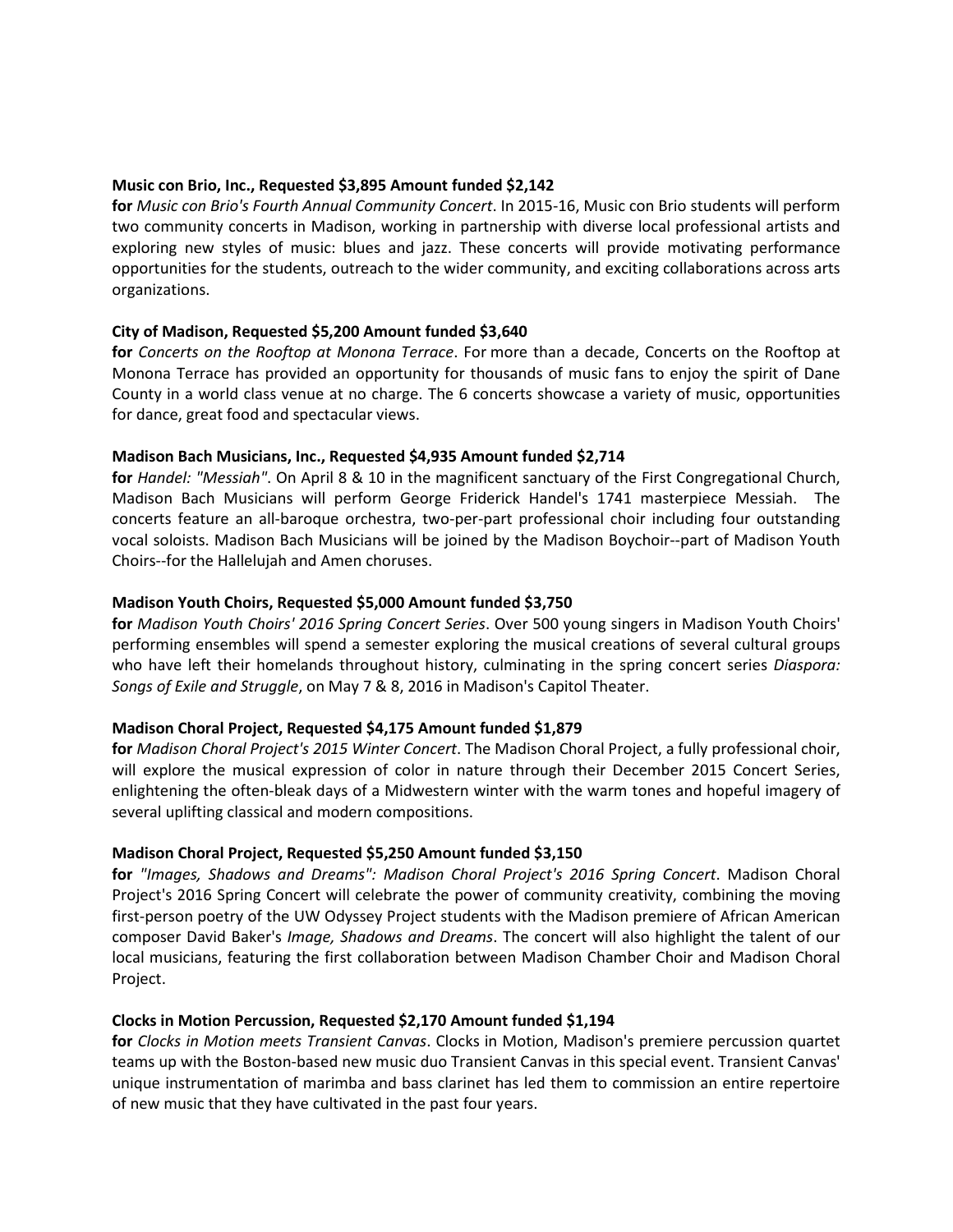# **con vivo!...music with life, Requested \$2,350 Amount funded \$1,058**

**for** *con vivo! Presents "German Romance"*. con vivo!...music with life presents a performance of live chamber music on Saturday May 21, 2016 at 7:30 pm at First Congregational Church in Madison.

#### **Dimensions in Sound & The Studio Orchestra Inc., Requested \$1,750 Amount funded \$1,050**

**for** *Senior Living Establishments Concerts*. DISSO is made up of two non-profit musical groups (50 musicians) dedicated to preserving and presenting classical works of the Big Band era and symphonic orchestral music. We bring professional quality music to senior living establishment residents, no longer able to seek out this music due to advanced age or disabilities.

#### **con vivo!...music with life, Requested \$2,350 Amount funded \$1,058**

**for** *con vivo! Presents "Noah's Ark"*. con vivo!...music with life presents a performance of live chamber music on Friday January 15, 2016 at 7:30 pm at First Congregational Church in Madison.

#### **PEBOGA, Requested \$4,500 Amount funded \$2,700**

**for** *2015 Fall Gospel Fest*. Fall Gospel Fest is a one-day inspirational music event that serves as a platform for both contemporary and traditional gospel music and features national recording artists who share the stage with local artists.

#### **Madison Symphony Orchestra Inc., Requested \$3,500 Amount funded \$2,625**

**for** *2015 Fall Youth Concerts*. The MSO's Fall Youth Concerts bring area elementary and middle school students into a world-class concert hall to experience live classical music performed by a professional symphony orchestra. The concerts are performed by the Madison Symphony Orchestra in Overture Hall and feature performances by the MSO's Fall Youth Concerto Competition winners.

#### **Madison Symphony Orchestra Inc., Requested \$3,500 Amount funded \$2,625**

**for** *2016 Spring Young People's Concert*. The MSO's Spring Young People's Concert brings middle and high school students into a world-class concert hall to experience live classical music performed by a professional symphony orchestra. The concert is performed by the Madison Symphony Orchestra, led by Music Director John DeMain, in Overture Hall and features the MSO's Bolz Young Artist Competition winners.

# **Theater:**

# **PlayTime Productions, Requested \$4,000 Amount funded \$2,200**

**for** *The Emperor's New Clothes*. The emperor needs a new parade suit and two unusual weavers have come to town to manufacture a very interesting material. PlayTime Productions brings Hans Christian Andersen's beloved tale The Emperor's New Clothes to life at 17 Dane County venues at low cost for the entire family**.**

#### **PlayTime Productions, Requested \$4,000 Amount funded \$2,200**

**for** *Sleeping Beauty*. Imagine being asleep for a hundred years. That's how long Sleeping Beauty sleeps before waking. What would it be like to get up after all that time? Find out in PlayTime Productions' take on the Brothers Grimm tale at 17 Dane County venues at low cost for the entire family.

#### **Forward Theater, Requested \$5,250 Amount funded \$2,888**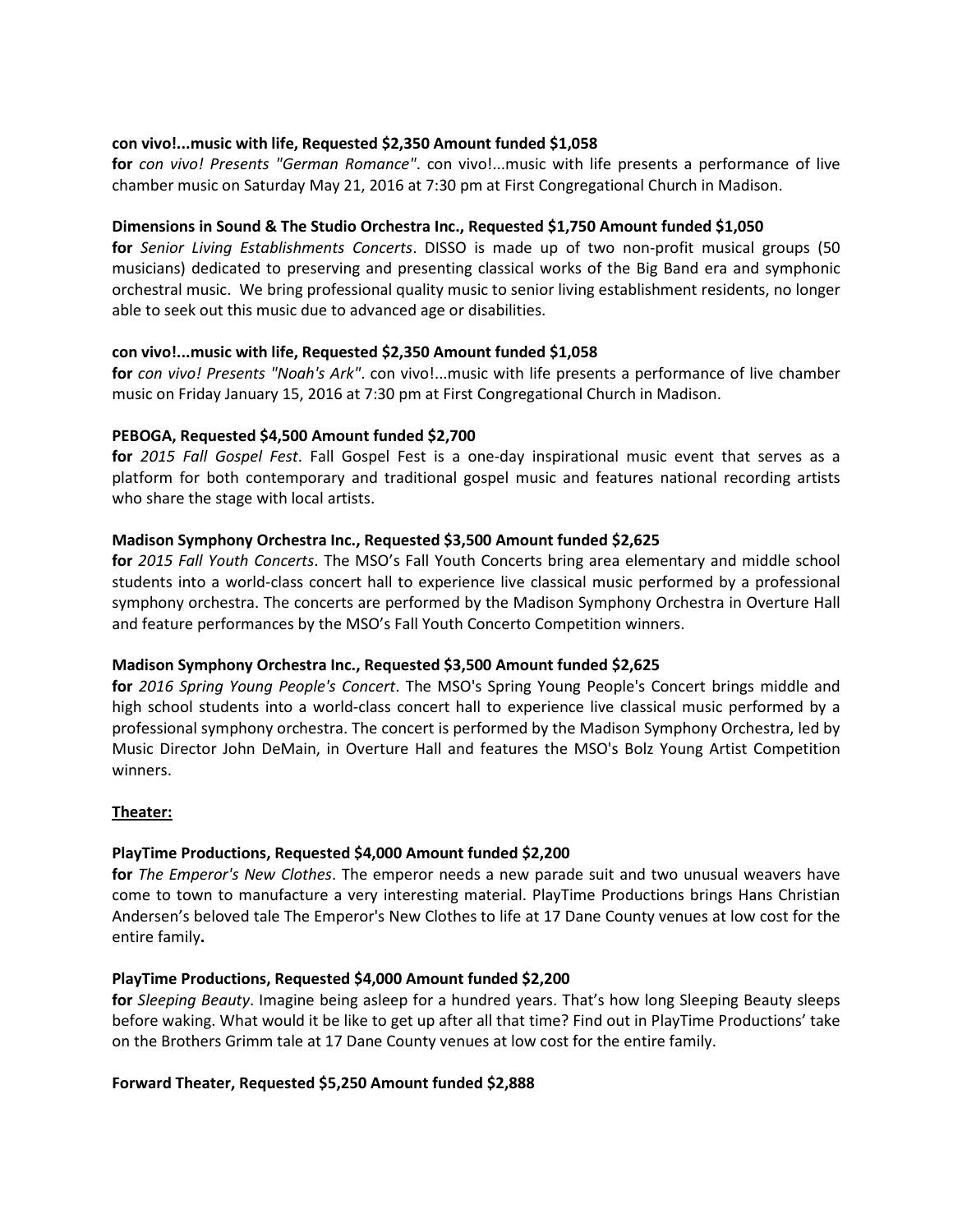**for** *"Mr. Burns, a post-electric play" production and art exhibit*. Forward Theater Company will present the "downright brilliant" (NY Times) Mr. Burns, a post-electric play at Overture Center for three weeks in April 2016. Anne Washburn's imaginative dark comedy propels us forward nearly a century, following a new civilization stumbling into its future and an accompanying art exhibit.

# **Mercury Players Theatre, Requested \$2,619 Amount funded \$1,377**

**for** *Holiday Panto: "Gadzooks, Cinderella!"*. A "panto" is a family-friendly British holiday theatre tradition that employs a simple, recognizable plot (Cinderella) to entertain the children, and elements including topical political and local jokes, farce and even slapstick, to amuse the adults, along with cheering the heroes, booing the baddies, and singing along.

# **Madison Children's Museum, Requested \$5,000 Amount funded \$3,250**

**for** *Play and a Play*. Madison Children's Museum's Play and a Play project brings diverse families downtown to engage in Madison cultural institutions, creating single experiences and long-standing inclusiveness in the area's arts offerings. Staff from partnering organizations will continue to collaborate in order to better serve diverse audiences and create more equitable organizations.

# **Theatre LILA, Requested \$5,075 Amount funded \$3,806**

**for** *The Mojo and The Sayso*. "How do they add up what a 10 year-old boy's life is worth to his parents?" The Mojo and The Sayso by Aishah Rahman is the lyrical story of one African-American family's search for meaning after the senseless death of their young son.

# **Children's Theater of Madison, Requested \$2,518 Amount funded \$1,511**

**for** *To Kill a Mockingbird*. Harper Lee's Pulitzer Prize winning coming-of-age story, To Kill a Mockingbird, will close CTM's 50th Anniversary Season in May 2016. Set in the American South of the 1930s, this compelling adaptation relates the events that shook a "tired old town" to its core from the perspective of a young girl who witnessed it all, Jean Louise "Scout" Finch. It's a topical yet timeless tale of compassion, courage, and justice.

# **Four Seasons Theatre, Requested \$4,520 Amount funded \$2,712**

**for** *"The Light in the Piazza"*. Four Seasons Theatre opens our 11th season of professional musical theatre with the regional premiere of "The Light in the Piazza," featuring Madison theatre talent onstage and backstage with performances at The Playhouse at Overture.

# **Music Theatre of Madison, Requested \$3,261 Amount funded \$1,304**

**for** *LA CAGE AUX FOLLES*. Music Theater of Madison will present LA CAGE AUX FOLLES in the immersive Five Nightclub near downtown Madison. The production will utilize a cast of 10-12 and orchestra of 6.

# **Madison Theatre Guild, Requested \$2,754 Amount funded \$689**

**for** *The Clean House by Sarah Ruhl*. Matilde, the Brazilian housekeeper hates housework. She really wants to be a stand-up comedian. Lane, the lady of the house, has a sister who loves housecleaning, and she takes over the cleaning so Matilde can work on creating jokes, which she sometimes delivers in Portuguese. Trouble comes when Lane's husband reveals that he has found his soul mate in a cancer patient he has treated. This wildly funny play is a whimsical and poignant look at class, comedy, and the true nature of love.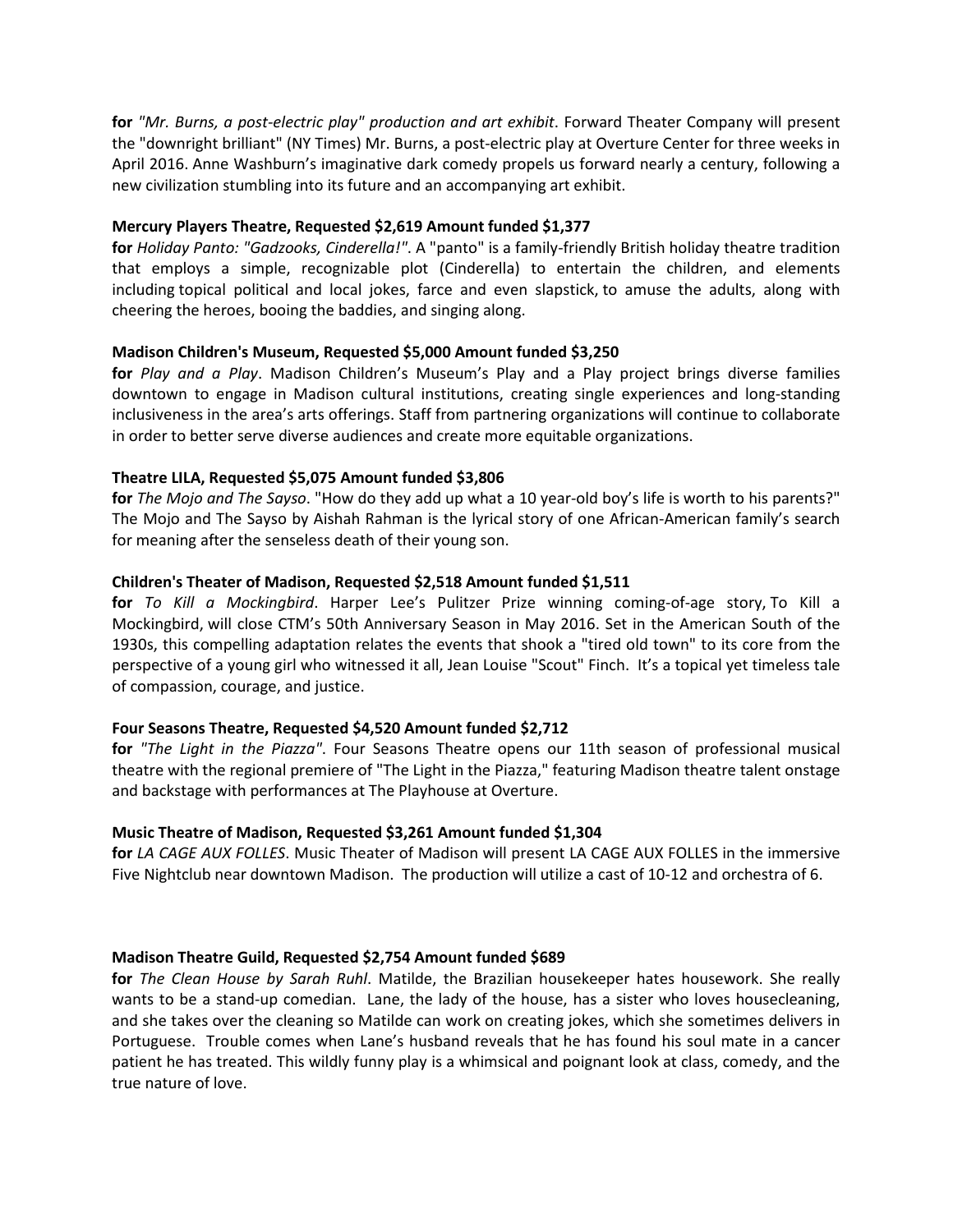#### **Opera:**

#### **Opera for the Young, Inc., Requested \$3,000 Amount funded \$1,650**

**for** *Family Opera Day featuring "The Magic Flute"*. Opera for the Young presents its sixth annual Family Opera Day at the Overture Center for the Arts on June 4, 2016. A free performance of "The Magic Flute" will be complemented with workshops in theater, music, and design with assistance from the Madison Youth Choirs and Madison Children's Museum.

#### **Madison Opera, Inc., Requested \$5,000 Amount funded \$3,750**

**for** *The Student Matinee Arts Education Program*. Madison Opera's Student Matinee program features Puccini's "La Bohème" on November 11, 2015 in Overture Hall and Adamo's "Little Women" on February 3, 2016 in the Capitol Theater. Madison Opera is now in its fourth decade of introducing Dane County students to the classical performing arts through these fully-staged opera performances.

#### **Arts in Education:**

#### **Simpson Street Free Press, Requested \$3,000 Amount funded \$2,250**

**for** *Where in Dane County is the Simpson Street Free Press? Series*. SSFP brings local history, music, and the arts alive for young readers. Producing this coverage is a rigorous, core curriculum, writing-forpublication process. It's how we teach local history and the arts. These stories lead young readers to fascinating content that celebrates history and the arts in Dane County.

#### **American Players Theatre, Requested \$5,000 Amount funded \$2,750**

**for** *Potency of Poetry (PoP)*. Potency of Poetry is a week-long, in-school residency program utilizing the unique performance skills of APT's teaching artists to infuse students with an enthusiasm and enhanced appreciation of words, language and storytelling, laying the groundwork for a student population better equipped to understand and appreciate complex text such as Shakespeare's, and ultimately to become ready audience members.

#### **Dance:**

#### **Kanopy Dance Theatre Inc, Requested \$3,500 Amount funded \$1,925**

**for** *Kanopy Dance Company presents "Rioult: Hearts Entwined"*. Kanopy presents Rioult Hearts Entwined. Headlined by guest artist, former Martha Graham Principal Dancer Pascal Rioult and his eponymous New York Company, Kanopy Dancers will dance his dark masterwork Wien - a whirlpool of bodies - moral decay of Vienna society danced to a Viennese waltz by Ravel. It shares the evening with romantic duets from Views of the Fleeting World and On Distant Shores danced by Rioult dancers, Kanopy Directors Lisa Thurrell's Prelude & Fugue and Robert Cleary's Luminous.

#### **Kanopy Dance Theatre Inc., Requested \$3,500 Amount funded \$1,925**

**for** *Kanopy Dance Company presents "Bloom!"*. Kanopy presents Bloom. Variety, joy and life blossom: modern dance, contemporary ballet, performance art… Guest Artist, Stanley Love, Director, NYC's Stanley Love Performance Group, presents "Love Number"—60s glam & Barry White…NYC choreo/performer Ede Thurrell's "Living End I and Living End II"-Isadora Duncan meets Bowie... Madtown's own Kiro Kopulos creates a butoh inspired work…"Paradiso" a premier from Kanopy's Anna Betz... Kanopy Director Robert E. Cleary's "Primavera"…An uplifting romp.

# **Cycropia Aerial Dance, Inc., Requested \$2,282 Amount funded \$1,027**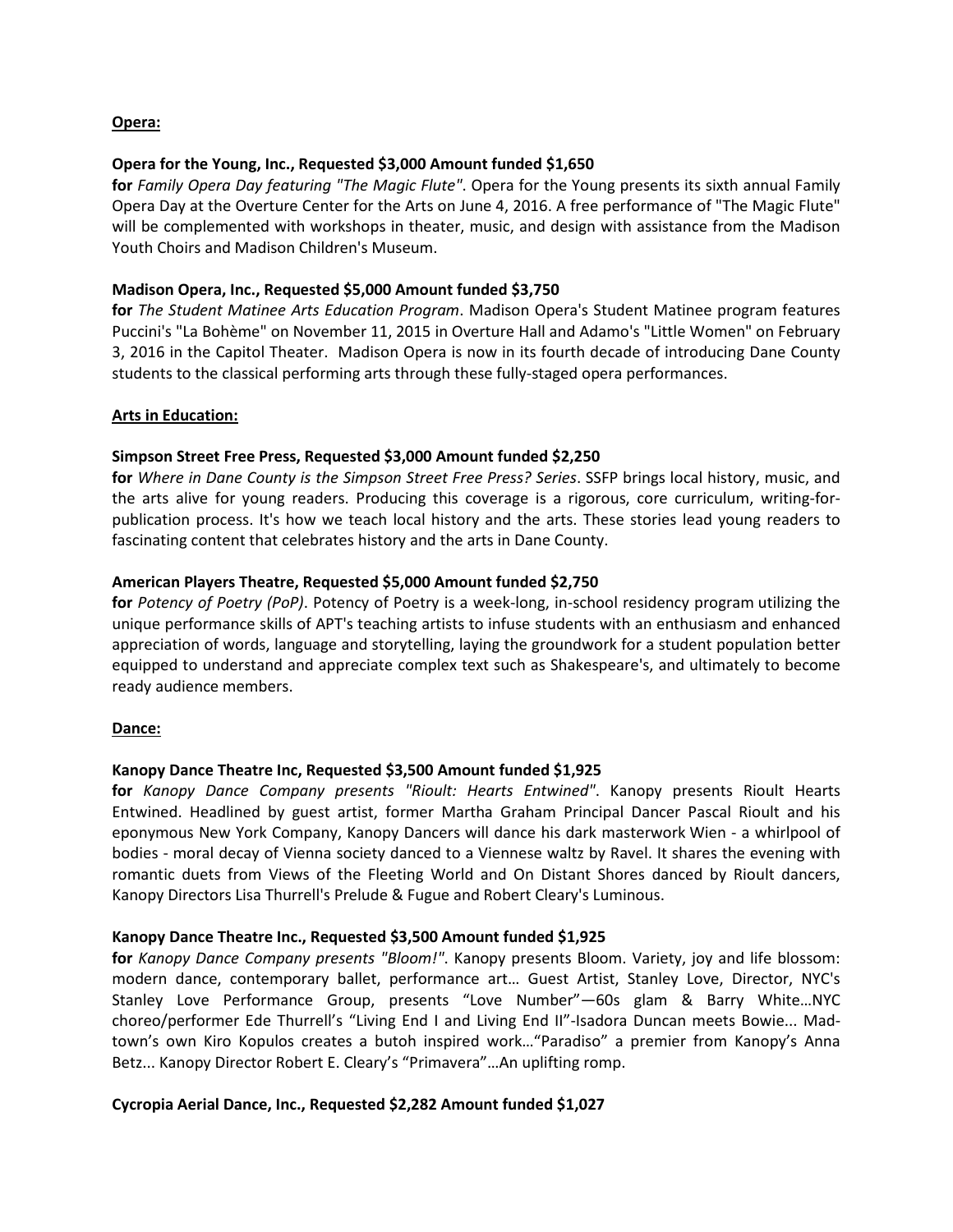**for** *Spring show production of new and existing aerial dance works*. Cycropia Aerial Dance is a 12 member collective that will present a full-length production of aerial works for 3 performances in June 2016 at the Wisconsin Union Theater. Six to eight of our advanced student flyers will also perform.

#### **Dance Wisconsin, Requested \$5,000 Amount funded \$3,000**

**for** *Nutcracker Ballet 2015*. Dance Wisconsin's production of "Nutcracker Ballet" is a family-friendly affordable ballet. It includes Dance Wisconsin's live orchestra, Monona Grove High School Choral singers, 120 local dancers, and guest artists Gillian Murphy and James Whiteside, courtesy of American Ballet Theatre.

#### **Madison Ballet, Requested \$5,250 Amount funded \$3,938**

**for** *2016 Peter Pan Ballet*. Peter Pan will fill a critical void in the Madison performing arts season by providing a high-quality production that combines classic literature, live music and top-notch ballet. A collaboration between Madison Ballet and Wisconsin Chamber Orchestra, Peter Pan is an event like none other being produced by local performing arts organizations.

#### **Madison Ballet, Requested \$3,500 Amount funded \$2,625**

**for** *2015-2016 Movement In Your World Program*. Madison Ballet will bring its Movement in Your World program to 40 Head Start classrooms in the 2015-2016 season. This successful series provides structured dance workshops for children in disadvantaged families, filling a void in local programming for this population. Workshops encourage self-expression and teamwork, augmenting learning in other subjects.

#### **Visual Arts/Exhibitions:**

# **Madison Museum of Contemporary Art, Requested \$5,250 Amount funded \$3,150**

**for** *Frank Stella Prints: A Retrospective*. The Madison Museum of Contemporary Art is proud to present *Frank Stella Prints: A Retrospective*, an exhibition that details the artist's remarkable career as a printmaker. This travelling exhibition, organized by MMoCA, will present over 100 prints that make apparent how his highly experimental endeavors have redefined the traditional print.

#### **Wisconsin Academy of Sciences, Arts & Letters, Requested \$4,100 Amount funded \$2,255**

**for** *Beading Culture: Raised Beadwork and the Oneida Nation of Wisconsin.* Beading Culture: Raised Beadwork and the Oneida Nation of Wisconsin is an exhibition celebrating the revival of Haudenosaunee (Iroquois) raised beadwork among the Wisconsin Oneida. Raised beadwork, a technique typically associated with souvenir items, is increasingly used on pieces made for personal and ceremonial use as a marker of Haudenosaunee identity; for the Wisconsin Oneida, it represents cultural resilience and a vital link to sister Nations in New York and Ontario.

# **The Press Connection Foundation INC, Requested \$4,000 Amount funded \$1,000**

**for** *Young Gifted and Black & Ground Work Presents: The Peoples Gallery: Ferguson to Madison, Black Liberation, and Resistance*. See the breath taking and historic pictures of movement building in Dane County.

#### **Mount Horeb Area Arts Association, Requested \$2,000 Amount funded \$1,100**

**for** *10th Annual Spring Art Tour*. The Spring Art Tour is a three day, free and family friendly, open-artstudios event on the first weekend of June, which showcases the art of approximately two dozen quality